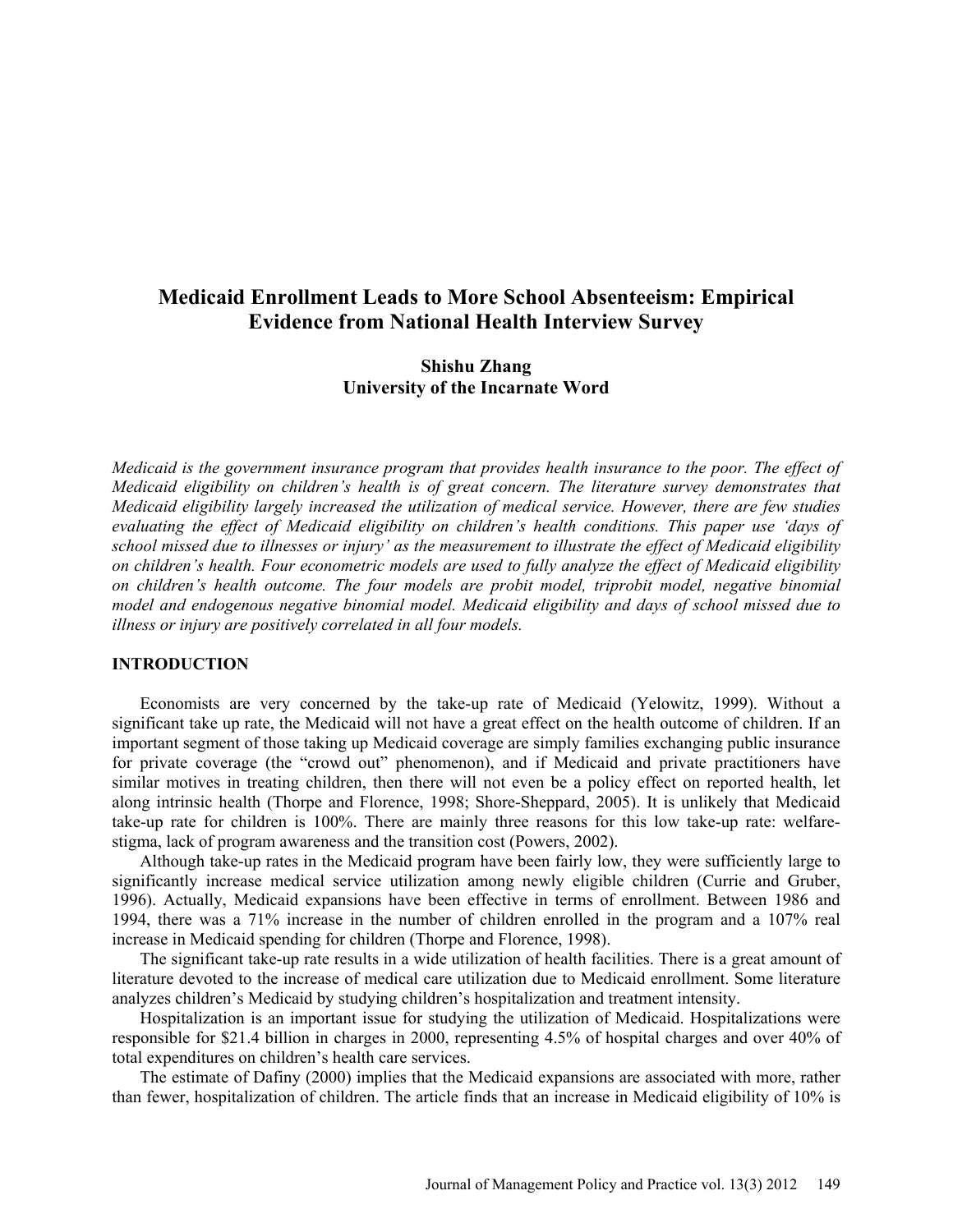associated with an increase in the child hospitalization rate of 8.4%. This estimate is nearly identical to the estimate obtained by Currie and Gruber (1996) using 1984-1992 micro-data on children from the National Health Interview Survey.

Treatment intensity is another issue in studying Medical utilization. Dafiny (2000) points out that there will be more intensive treatments for those moving from an uninsured state to Medicaid, but less intensive treatments for those moving from private insurance to Medicaid. Medicaid expansions appear to be leading to shorter stays for children in the hospital on average, but more intensive treatment per day when hospitalized.

Aside from the research on the utilization of Medicaid, to my knowledge, there have been only very limited studies of the effect of Medicaid on the health status of children (Gruber and Yelowizt, 1999; Riportella-Muller, 1998; Banthin and Cohen, 1998; Joyce and Racine, 1999). Some of the studies demonstrate that children 'health improves due to Medicaid enrollment while the others support the opposite results. This lack of prior research on the effect of Medicaid eligibility on children's health and further their school absences leads to the birth of this paper.

#### **METHODOLOGY AND HYPOTHESIS**

Basically, Medicaid affects the demand for child health care through its effect on the price of health care. Medicaid virtually eliminates out-of-pocket costs of care and insurance premium payments, but may increase time costs of care since access to providers may become limited. Thus, the net effect of Medicaid on the price of health care depends on which component of price is most affected. For most families that are eligible for Medicaid, it is likely that the elimination of out-of-pocket and insurance costs dominates, implying a lower price of health care (Edwards, 2000; Kaestner, Joyce, and Racine, 1999).

The empirical framework is based on the education production function:

$$
SM_t = f(HS_t, HC_t, R_t)
$$
  Equation 1

and the health production function:

$$
HS_t = m(HC_t, R_t)
$$
 Equation 2

Based on the above two production functions, I derive the following results:

$$
\frac{\partial SM}{t} / \partial HC_t = \frac{\partial SM}{t} / \partial HC_t + \frac{\partial SM}{t} / \partial HS_t * \partial HS_t / \partial HC_t
$$
 Equation 3

*SM*, --- days of school missed due to illness or injury

*HS*<sub>t</sub>---child's health status

 $HC<sub>t</sub>$  ---health care visits

*R*<sub>*r*</sub> ---other random variables

As Medicaid eligibility increases, children will have more access to health care. Therefore, ∂SM, /∂HC<sub>t</sub> is positive, which means that the days of school missed due to illness or injury will increase in the short run due to more medical services.

However, in the long run, the child's health status will improve due to more medical visits; as a result, the child will have fewer days of school missed due to illness or injury:  $\partial SM$ ,  $/\partial HS$ , < 0.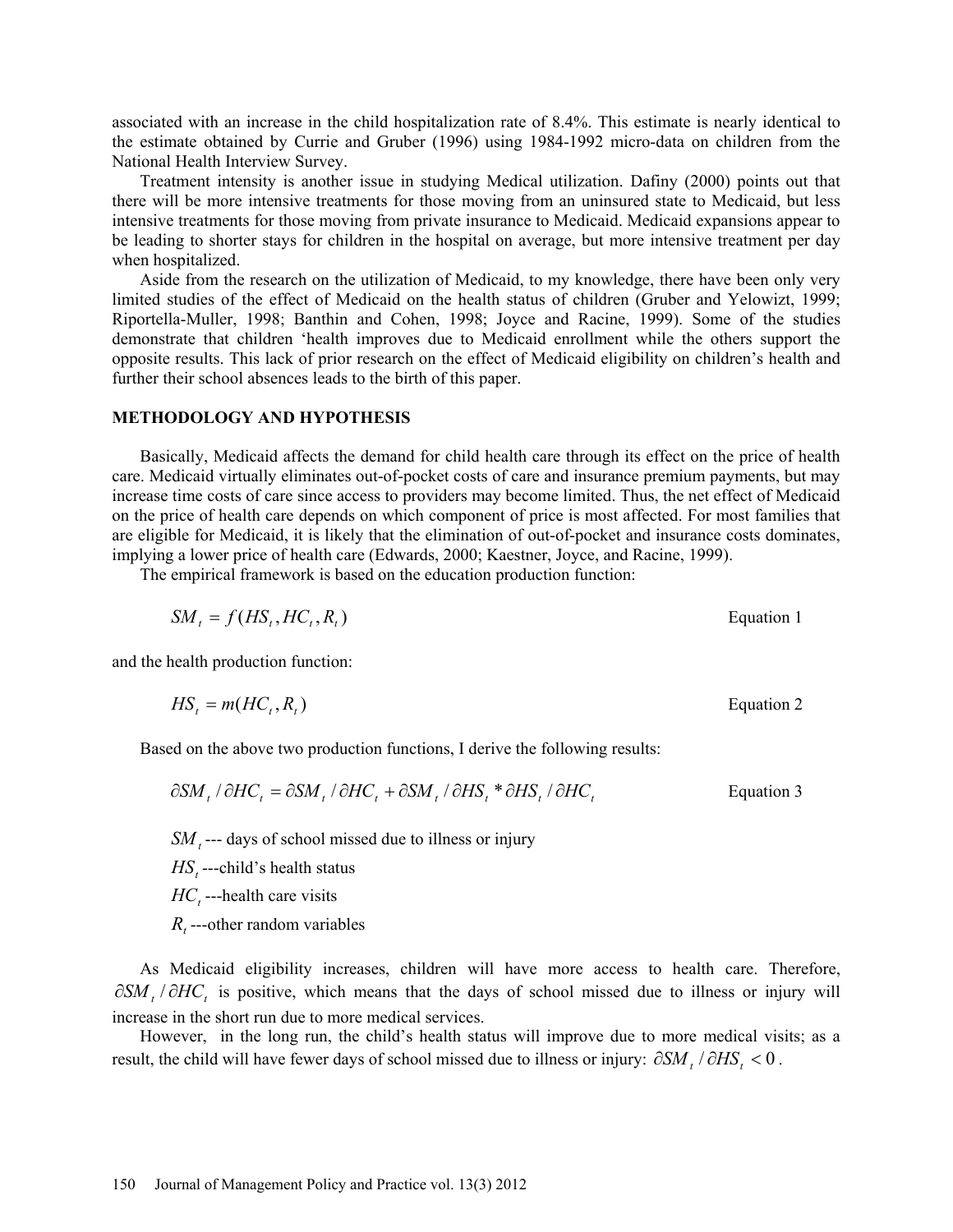From  $\partial HS_t / \partial HC_t > 0$  and  $\partial SM_t / \partial HS_t < 0$ , I have  $\partial SM_t / \partial HS_t * \partial HS_t / \partial HC < 0$ . As a result,  $\partial SM$ , / $\partial HC$ , + $\partial SM$ , / $\partial HS$ , \* $\partial HS$ , / $\partial HC$  >< 0, the sign of Equation 3 is ambiguous depending on whether it is short run or long run effects.

Based on the above analysis, for my dataset<sup>1</sup>, I obtain the hypothesis: in a short period, the eligibility of Medicaid will lead to an increase in days of school missed due to illness or injury due to more utilization of medical services. The hypothesis is expressed as the following:

∂Days of school missed due to illness or injury/∂Medicaid Eligibility >0.

### **DATA AND ESTIMATION STRATEGY**

I draw data from NHIS (National Health Interview Survey), a large national sample. NHIS contains data on social and demographic characteristics of families. I use the data from the year 2005, the most recent survey available from NHIS. NHIS asks the following question, "During the past 12 months, about how many days did [the child] miss school because of illness or injury?" I used four separate files from NHIS which are "household," "family," "personal," and "child." I start by using the "household" component of NHIS which consists of basic demographic information. Following that, I link the "household" component to the "personal" component to create an accurate description of each household.

After restricting the sample to children between the ages of 5 to 19, the number of observations comes to 8333. By deleting the observations with missing information, there are 6844 observations left. Among these observations, 29% of the children have single mothers and 6% of the children have single fathers. The private insurance coverage among the sample children is about 70%. The average Medicaid eligibility is around 26% for children all over the United States. The Northeast region has the lowest Medicaid eligibility for children (16%), while the Southern region has the highest Medicaid eligibility for children (35%). (See Table 1 in Appendix)

The dependent variable is days of school missed due to children's illnesses or injuries. The independent variable of concern is whether the children's has Medicaid or not<sup>2</sup>. The estimation model for this study is the following:

$$
S_{i_t} = \alpha + \delta_1 MC_{it} + \delta_2 P_{it} + \delta_3 I_{it} + \sum \delta_m X_{itm} + \varepsilon_{it}^3
$$
 Equation 4

 $S_{it}$  ---children's school attendance

 $MC<sub>it</sub>$  ---a dummy variable indicating that the child is on Medicaid

 $P_{it}$  ---a dummy variable indicating that the child has private insurance

 $X_{im}$  --- is a vector of other independent variables including race, gender, region, Hispanic

(whether the children is Hispanic origin or not), race, mothers' education, father's education, whether both mother and father are in the household, the income level of the family.

Many of these independent variables are dummy variables. The independent variables are included to control for differences in the price of parental time, health production efficiency, and family preferences. The regression analysis identifies the effect of Medicaid eligibility on school attendance<sup>4</sup>.

#### **RESULTS**

#### **The Effect of Medicaid Eligibility on Days of School Missed in the Probit Model**

I run a probit model to see the impact of Medicaid eligibility on days of school missed due to illness or injury. Table 2 depicts the marginal effects of Medicaid eligibility on days of school missed due to illness or injury. Based on the above hypothesis, I would expect that the days of school missed due to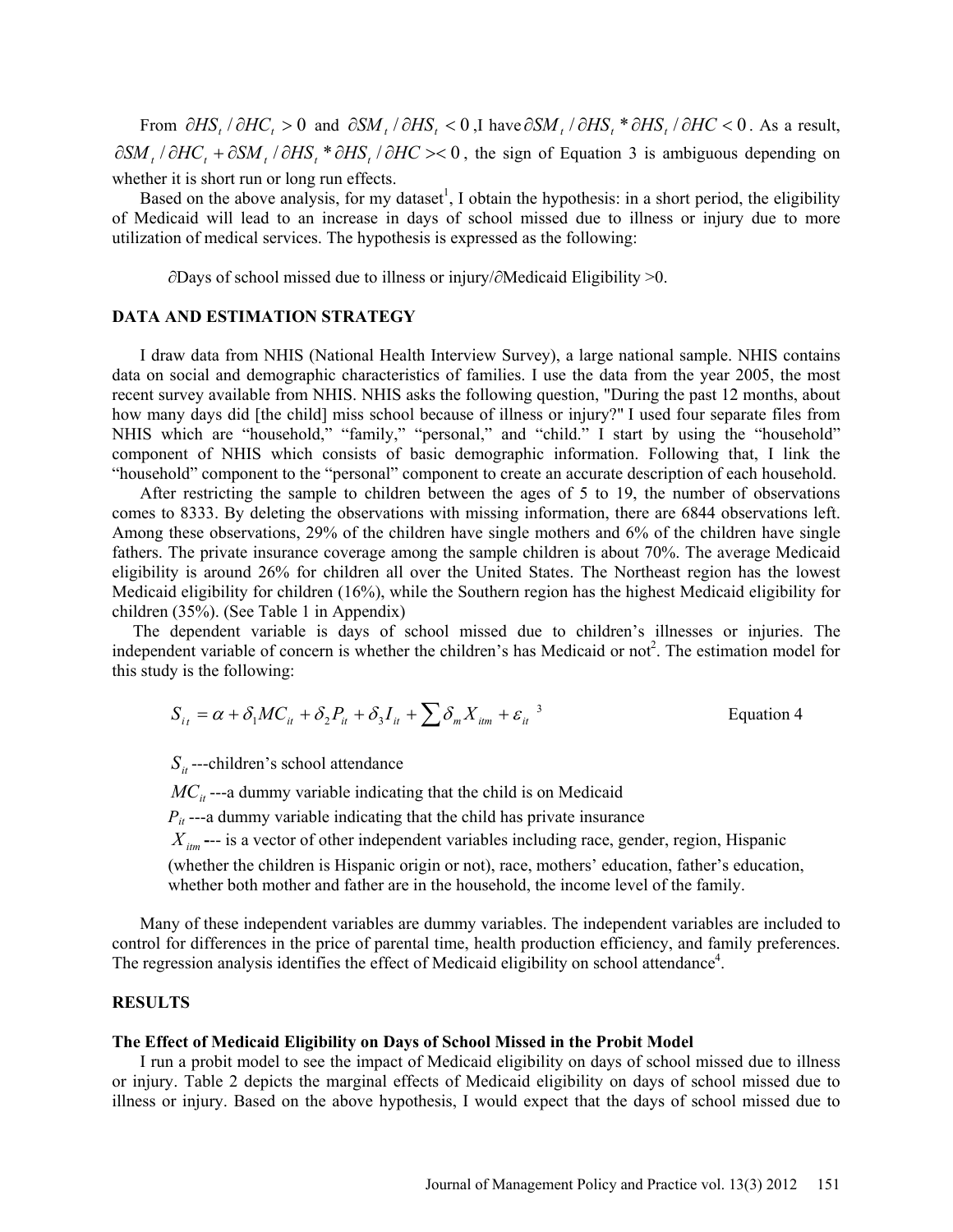illness or injury will increase in the short run because of greater utilization of medical services. The marginal effect of a change in Medicaid eligibility on days of school missed due to illness or injury is 0.109. This means that if a child has a 0.8 probability of missing school, then Medicaid eligibility increases the probability by 0.109. The probability of one more school day missed rises by 13.6%. With a p-value of 0.000, this result is statistically significant. (See Table 2 in Appendix)

### **The Effect of Medicaid Eligibility on Days of School Missed Due to Illness or Injury in the Triprobit Model**

Estimates of the effect of Medicaid on health status may be biased if unobserved factors that affect Medicaid participation also affect school absences. In Table 3, I use a triprobit model to eliminate the possible endogenous relationship among days of school missed, private insurance, and Medicaid eligibility.<sup>5</sup> In this model, I obtain the coefficient results rather than the marginal effect. The sign of the result does not change; it remains positive. This result indicates that children who have Medicaid are more likely to miss school<sup>6</sup>. With a p-value of 0.000, this effect is considered to be statistically significant. As previously mentioned in the literature review, the high take-up rate of Medicaid eligibility will lead to a high utilization of Medical services (Currie and Jonathan Gruber, 1996).Therefore, in the short run, it is not surprising that children will have more days of school missed due to illness or injury because of the higher utilization of medical care. (See Table 3 in Appendix)

### **The Effect of Medicaid Eligibility on Days of School Missed Due to Illness or Injury in the Negative Binomial Model<sup>7</sup>**

Table 4 reports the results from the negative binomial model. The output looks very much the same as the probit model, but the interpretation is very different. The probit (triprobit) model explains whether Medicaid eligibility increases or decreases the probability that children will miss school. The coefficients of the negative binomial model explain whether children enrolled in Medicaid miss school more often comparing with children with no insurance. The negative binomial coefficient for Medicaid is 0.388.

This positive coefficient indicates that Medicaid eligibility will increase child's number of days of school missed by 0.388. The p-value is very small (0.000) which suggests that the result is statistically significant. The alpha coefficient value is shown at the bottom of the table. If the alpha coefficient is zero, then the model would be better estimated using an ordinary poisson regression model. Below the coefficient estimation is a likelihood ratio test that tests if alpha equals zero. In this example, the associated chi-squared value is 16000, which is much larger than zero. The alpha test strongly suggests that the negative binomial model is better than the poisson regression model for this set of data. (See Table 4 in Appendix)

### **The Effect of Medicaid Eligibility on Days of School Missed Due to Illness or Injury in the Endogenous Negative Binomial Model**

In order to control for the possible endogeneity of insurance status and school days missed in negative binomial regression, the fourth empirical model I use is the endogenous negative binomial model<sup>8</sup>. In this case, the coefficient is 0.407, which is again positive<sup>9</sup>. This means that Medicaid eligibility will increase children's number of days of school missed due to illness or injury. With the p-value of 0.000, the result is statistically significant. (See Table 5 in Appendix)

In short, by using four different models, I find that Medicaid eligibility has a positive effect on days of school missed due to illness or injury. The probit models demonstrate that Medicaid eligibility increases the probability that a child will miss school by a large percentage  $(13.6\%)^{10}$ . The negative binomial indicates that if a child is enrolled in Medicaid, then his school absences will be 0.388 days more than children with no insurance<sup>11</sup>. The triprobit and endogenous negative binomial models also indicate that Medicaid eligibility increases the probability and the number of children's days of school missed due to illness or injury<sup>12</sup>. The p-value are significant in all the above four tests. These estimates suggest that my findings are robust to alternative econometric approaches. This result is consistent with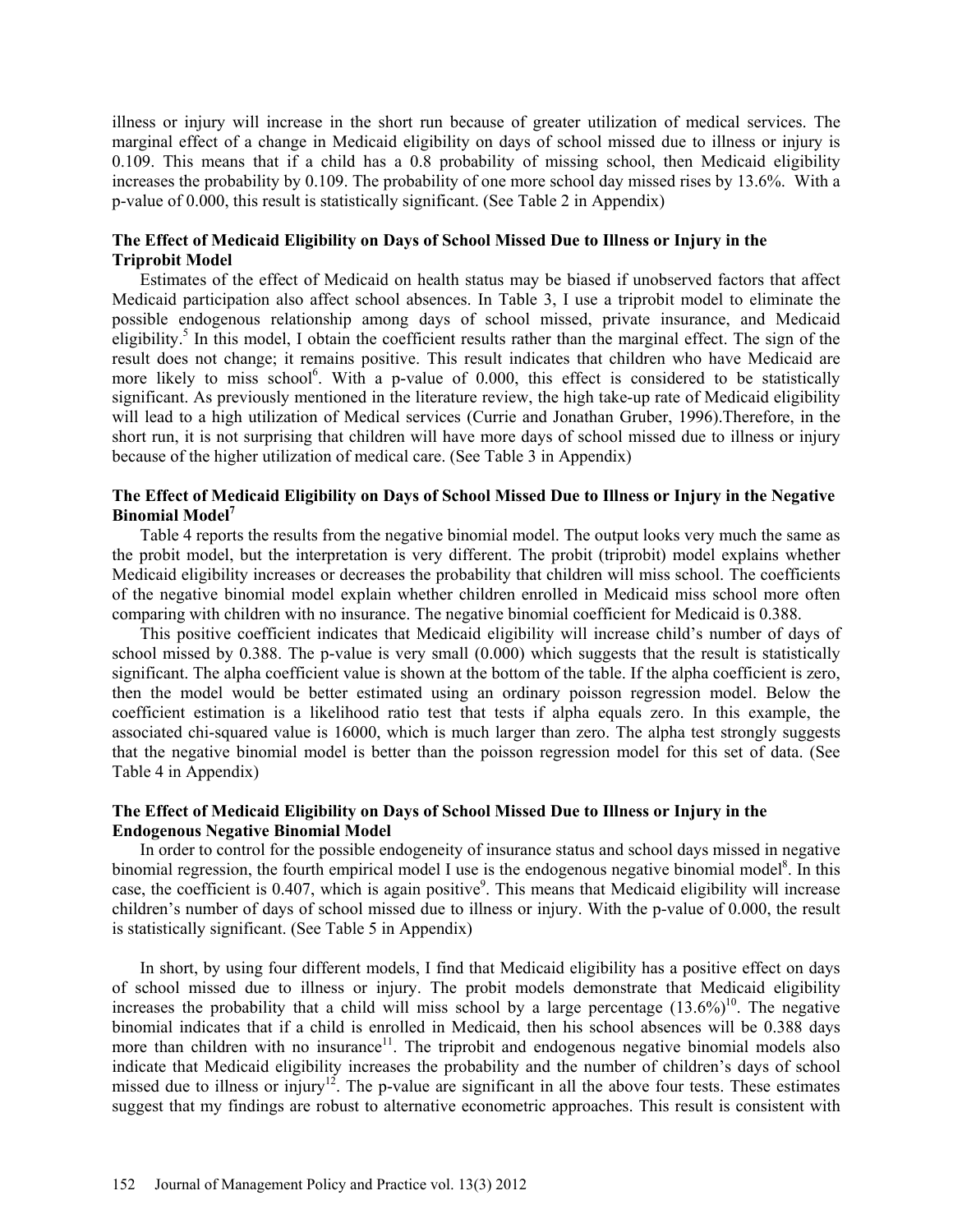the hypothesis that Medicaid eligibility lowers the cost of medical service, and increases medical utilization. Consequently, days of school missed due to illness or injury will increase due to more medical utilization.

### **CONCLUSIONS**

There are few studies about the effect of Medicaid on children's health status and their school attendance. In this paper, I used four models to analyze the effect of Medicaid on children's days of school missed. I find the following interesting result: the effect of Medicaid eligibility on days of school missed due to illness or injury is positive and significant in all four experiments. This means that Medicaid enrollment increases both the probability and the number of school days missed.

The positive correlation between Medicaid and days of school missed due to illness or injury complies with the several former studies. Joyce and Racine (1999) find that mothers of children covered by Medicaid rate their children's health as the same or slightly worse than do mothers of uninsured children. Also, they find that children covered by Medicaid have about the same or slightly more numbers of sick days in the past 12 months than do uninsured children. Currie and Gruber (1996) also demonstrate that being eligible for Medicaid had either no effect or a negative effect on a mother's evaluation of her child's health.

### **DISCUSSION**

People may wonder why Medicaid has not improved children's health status so that the school attendance will drop. There are several possible reasons:

First, increased eligibility does not increase the efficiency with which medical care is delivered, so it will diminish the effect of Medicaid utilization on children's health conditions. Currie and Gruber (1996) demonstrate that physicians do not treat publicly insured patients because Medicaid reimburses at rates far below private fee levels; also, public insurance is concentrated in areas that are underserved by physicians.

Second, I wonder how long it takes for Medicaid to actually improve the health of children. It is possible that the increase in the utilization of Medicaid will not necessarily improve children's health. As pointed out by Currie and Gruber (1996), Medicaid usage mainly concentrated on the area of acute care which may have little health benefit. It is possible that if future research uses longitudinal dataset to follow each child in the long run, it may find out that children's absences will decrease in the long run.

#### **ENDNOTES**

- 1. The dataset which I use for the paper is National Health Interview Survey, which is a one year cross sectional dataset. As a result, I apply the hypothesis for the short run effect of Medicaid enrollment on school absences.
- 2. In the paper, I also include the private insurance on the right hand of the equations. As a result, the treatment group is children who have Medicaid or private insurance, the control group is children who have no insurance. The estimation results compare the treatment effects with the control group.
- 3. "t" represents time, "i" represents each individual student.
- 4. In complement of the effect of Medicaid on school absences, the table 2, 3, 4, 5 also demonstrate the effect of private insurance on school absences. The effect of private insurance on school absences is similar to the effect of Medicaid on school absences.
- 5. It is possible that children who are in poor health conditions (originally have more school days missed) are more likely to enroll in Medicaid. Therefore there is two-way causality between Medicaid and school days missed. In this case, the triprobit model is applied to control for this simultaneity.
- 6. In a triprobit model, I cannot interpret what the coefficient (0.784) in quantity. However, I can at least say that Medicaid eligibility will increase the probability that a child will miss school.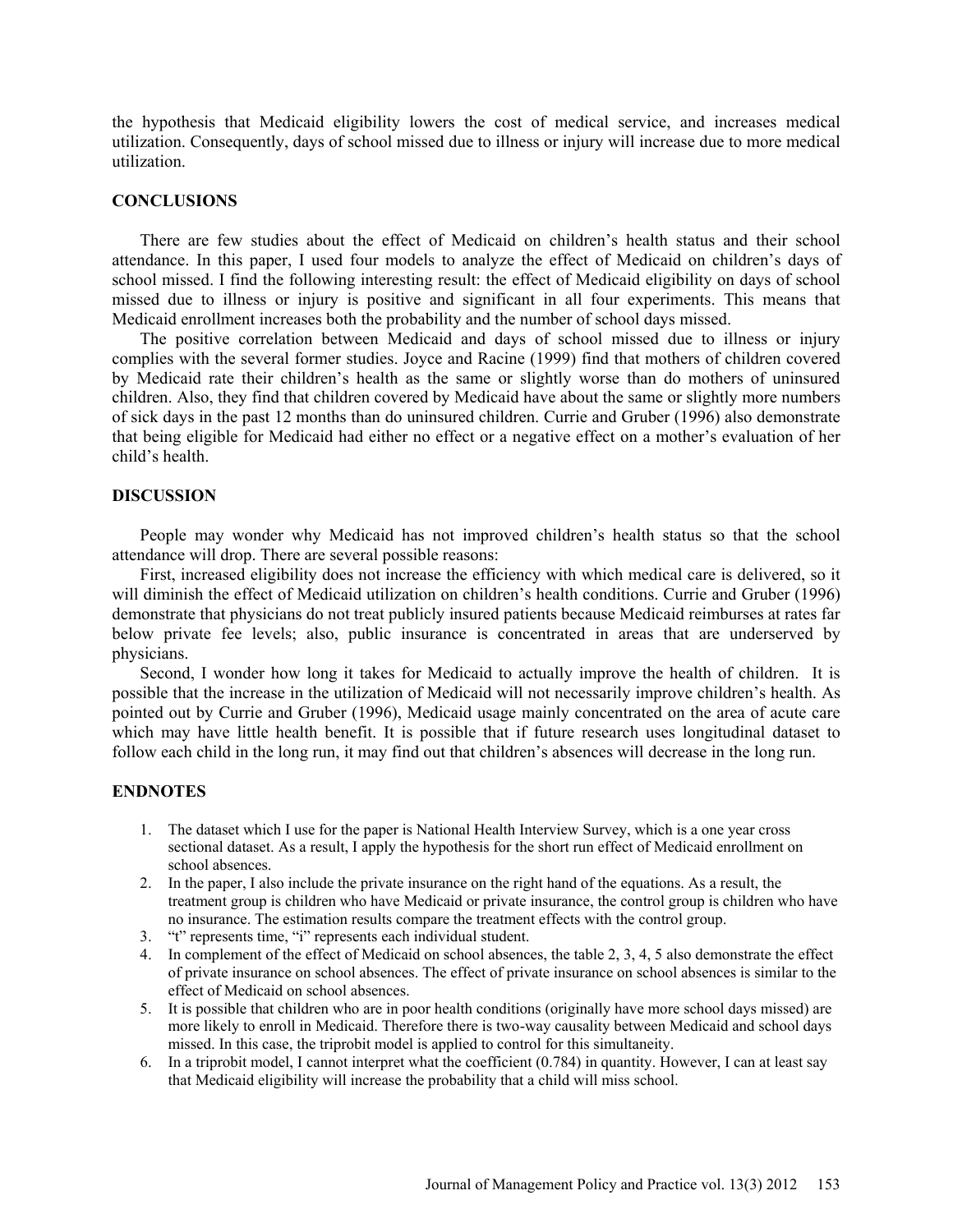- 7. One important feature of the data on school days missed is that it is skewed toward the left. The most common number of days missed is 3. Since the distribution of days of school missed due to illness or injury is far from normal, I could not use the OLS to analyze the results. The poisson regression is inappropriate in this case because the variance of the school days missed is much larger than the means (over-dispersed). As a result, I could not use the poisson regression. In this situation, negative binomial regression is the appropriate regression model.
- 8. It is possible that children who are in poor health conditions (originally have more school days missed) are more likely to enroll in Medicaid. Therefore there is two-way causality between Medicaid and school days missed. In this case, the endogeneous negative binomial model is applied to control for this simultaneity.
- 9. It is hard to give a quantitative explanation of the coefficients in the triprobit model, but the at least I could conclude that Medicaid eligibility and school absences are positively correlated.
- 10. The probit and triprobit model explains the increase of probability of children's school absences in related with Medicaid.
- 11. Note that 0.388 is a 10% increase of school absences for children who are enrolled in Medicaid since the average school absences for all children is only three days.
- 12. The negative binomial model and endogenous negative binomial model demonstrates the number of children's school absences in related with Medicaid. Although in the endogenous negative binomial model, it is hard to explain give a quantified explanation for the coefficients.

## **REFERENCES**

Acemoglu, Daron, and Joshua Angrist, 2000, "How Large Are Human Capital Externalities? Evidence from Compulsory Schooling Laws," *NBER Macro Annual*: 9-59.

Barnard, Henry, 1931, *Education*, New York: McGraw-Hill.

Behrman, Jere R., Barbara L Wolfe, and David M Blau, 1985, "Human Capital and Earnings Distribution in a Developing Country: The Case of Prerevolutionary Nicaragua," *Economic Development and Cultural Change*, University of Chicago Press, vol. 34(1): 1-29, October.

Currie, Janet, Jonathan Gruber, 1996, "Saving Babies: The Efficacy and Cost of Recent Changes in the Medicaid Eligibility of Pregnant Women." *The Journal of Political Economy* 104(6): 1263-1296.

Currie, Janet and Jonathan Gruber, 1996, "Health Insurance Eligibility, Utilization of Medical Care, and Child Heath" *The Quarterly Journal of Economics* 111(2):431-466.

Dafny, Leemore, and Jonathan Gruber, 2000, "Does Public Insurance Improve the Efficiency of Medicaid Care? Medicaid Expansions and Child Hospitalization", *National Bureau of Economics Research, Working Paper 6887*.

Edwards, Linda Nasif, 2000, "An Economic Analysis of Children's Health and Intellectual Development", *Graduate School of the City University of New York and NBER, Working Paper 180*.

Emel, L. Bobbi, and Abbey Alkon, 2006, *California Childcare Health Program*, UCSF School of Nursing.

Gruber, Jonathan, and Aaron Yelowitz, 1999, "Public Health Insurance and Private Savings" *The Journal of Political Economy* 107(6):1249.

Kaestner, Robert, Theodore Joyce, and Andrew Racine, 1999, "Does Publicly Provided Health Insurance Improve the Health of Low-Income Children in the United States?" *National Bureau of Economics Research, Working paper 6887*.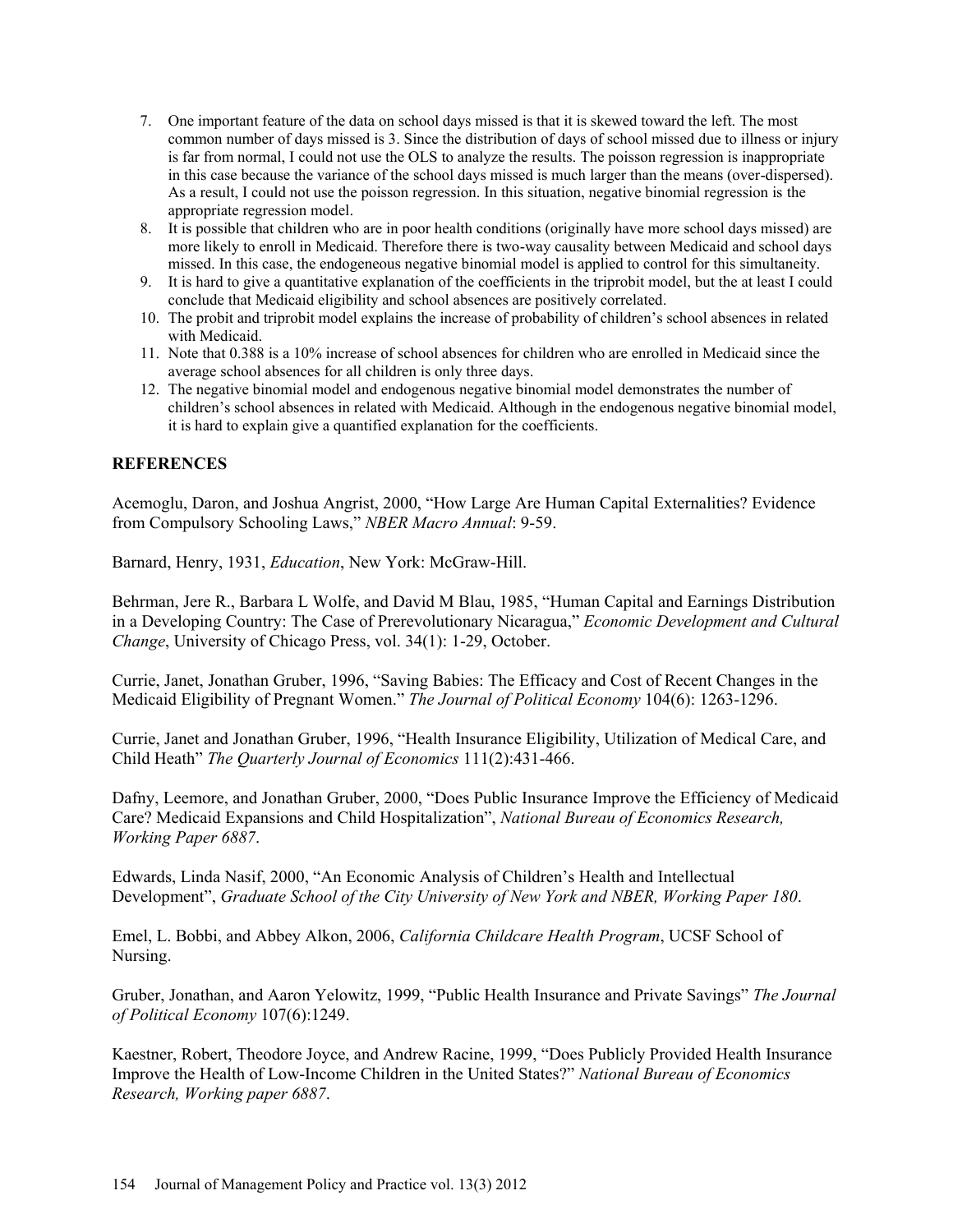McGuinness, S., 2008, "How Biased Are the Estimated Wage Impacts of Over education? A Propensity Score Matching Approach," *Applied Economics Letters*, *15*(2):145-149.

Powers, Elizabeth T., 2002, "Did the Medicaid-Eligibility Expansions Increase the Reporting of Children's Health Problems?" *A Report Prepared of the Joint Center for Poverty Research*.

Riportella-Muller, Robert, 1998, "Using a Model to Evaluate the Impact of Managed Care on Medicaid-Eligible Moms and Their Children in a Rural Population" Institution for Research on Poverty, *Discussion Paper No 1155-98*.

Selden, T. M., J. S. Banthin, and J. W. Cohen, 1998, "Medicaid's Problem Children: Eligible but not Enrolled," *Health Affairs* 17(3): 192-200.

Shore-Sheppard, L. D., 2005, "Stemming the Tide? The Effect of Expanding Medicaid Eligibility on Health Insurance Coverage," National Bureau of Economic Research, *Working Paper 11091*.

Thorpe, K.E., and C.S. Florence, 1998, "Health Insurance among Children: The Role of Expanded Medicaid Coverage," *Inquiry* 35(4):369-79.

Yelowitz, Aaron S., 1999, "Public Policy and Health Insurance Choices of the Elderly: Evidence from the Medicare buy-in program" *Journal of Public Economics* 78:301-324.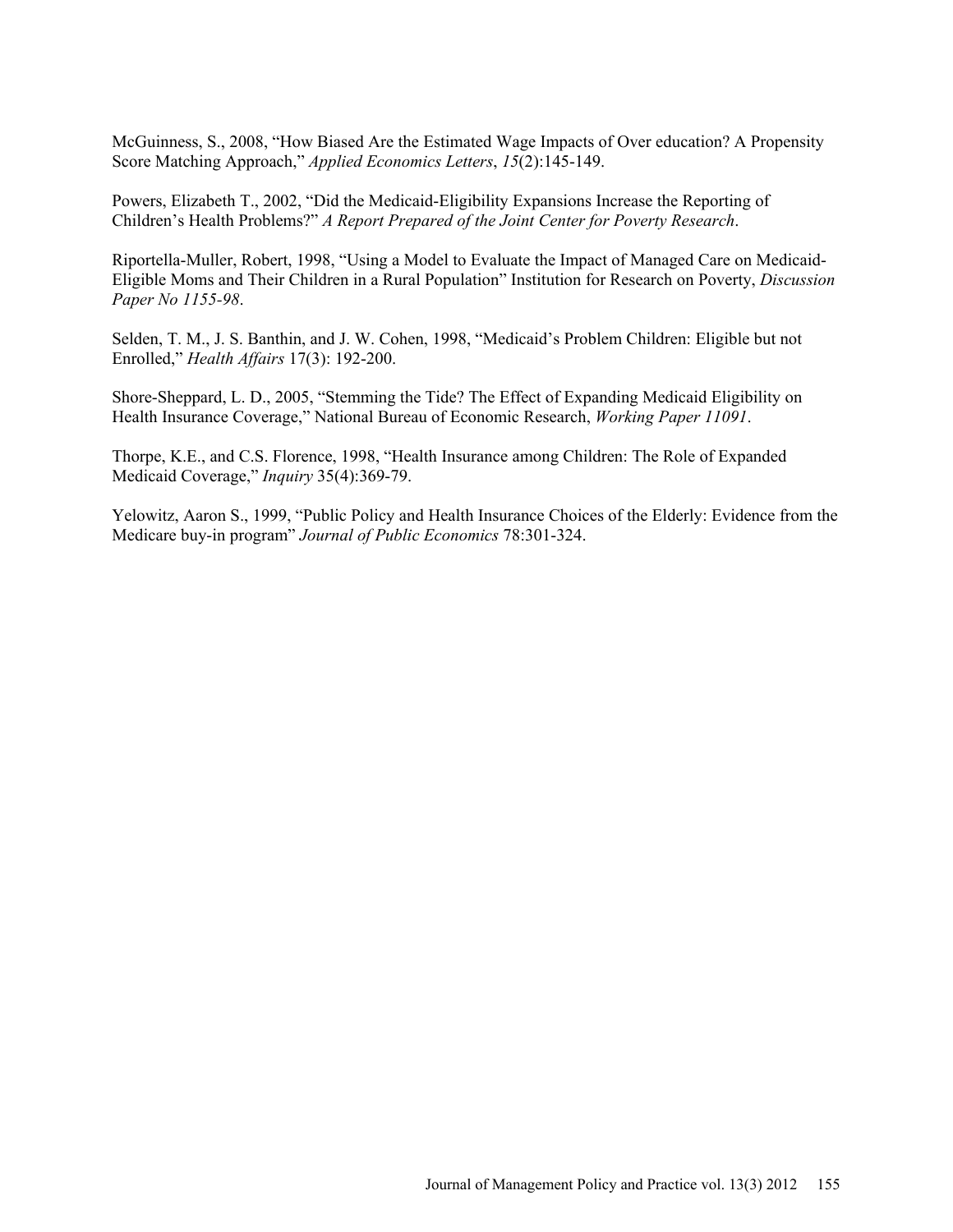# **APPENDIX**

# **TABLE 1 DEFINITIONS AND DESCRIPTIVE STATISTICS**

| Variable          | Definition                                                                       | Means | $\underline{\mathrm{SD}}$ |
|-------------------|----------------------------------------------------------------------------------|-------|---------------------------|
| SCHDAYR1          | Days missed due to illness/injury, past 12 month                                 | 3.44  | 5.67                      |
| <b>MEDICAID</b>   | $=1$ if the individual has Medicaid $=0$ otherwise                               | 0.26  | 0.30                      |
| <b>PRIVATE</b>    | $=$ 1 if the individual has private insurance $=$ 0 otherwise                    | 0.70  | 0.46                      |
| <b>MALE</b>       | $=$ 1 if the individual is male $=$ 0 otherwise                                  | 0.52  | 0.50                      |
| Midwest           | $=$ 1 if the individual lives in the Midwest region $=$ 0 otherwise              | 0.22  | 0.42                      |
| South             | $=$ 1 if the individual lives in the South region $=$ 0 otherwise                | 0.35  | 0.48                      |
| West              | $=$ 1 if the individual lives in the South region $=$ 0 otherwise                | 0.26  | 0.44                      |
| Northeast         | $=$ 1 if the individual lives in the Northeast region $=$ 0 otherwise            | 0.16  | 0.37                      |
| Hispanic          | $=$ 1 if the respondent reports origin as Hispanic/Latino $=$ 0 otherwise        | 0.27  | 0.45                      |
| White             | $=$ 1 if the respondent reports race as white $=$ 0 otherwise                    | 0.84  | 0.37                      |
| <b>Black</b>      | $=$ 1 if the respondent reports race as black $=$ 0 otherwise                    | 0.10  | 0.30                      |
| Others            | $=$ 1 if the respondent reports race as others (Asian, multiple) $=$ 0 otherwise | 0.06  | 0.24                      |
| MOM C             | $=$ 1 if the respondent's mother has some college $=$ 0 otherwise                | 0.30  | 0.46                      |
| DAD C             | $=$ 1 if the respondent's father has some college $=$ 0 otherwise                | 0.26  | 0.45                      |
| MOM M             | $=$ 1 if the respondent's mother has a college degree or above $=$ 0 otherwise   | 0.26  | 0.44                      |
| DAD M             | $=$ 1 if the respondent's father has college degree or above $=$ 0 otherwise     | 0.28  | 0.45                      |
| <b>INCLESS1</b>   | $=$ 1 if the family's income is less than \$10000 $=$ 0 otherwise                | 0.02  | 0.13                      |
| INCMORE1 2        | $=$ 1 if the family's income is between \$10000 and \$20000 $=$ 0 otherwise      | 0.06  | 0.23                      |
| INCMORE3 5LESS4 5 | $=$ 1 if the family's income is between \$35000 and \$45000 $=$ 0 otherwise      | 0.09  | 0.29                      |
| INCMORE4 5LESS5 5 | $=$ 1 if the family's income is between \$45000 and \$50000 $=$ 0 otherwise      | 0.09  | 0.29                      |
| INCMORE5 5        | $=$ 1 if the family's income is above \$50000 $=$ 0 otherwise                    | 0.55  | 0.50                      |
| SINGLEDAD         | $=1$ if mother is not a household member=0 otherwise                             | 0.06  | 0.24                      |
| <b>SINGLEMOM</b>  | $=1$ if father is not a household member=0 otherwise                             | 0.29  | 0.45                      |
| <b>SCHDAYR2</b>   | LOG value of the school days missed                                              | 1.13  | 0.78                      |
| SCHDAYR3          | $=$ 1 if school days missed is more than 3 days $=$ 0 otherwise                  | 0.29  | 0.46                      |

Note: SD represents standard deviations.

Means are calculated using 6844 respondents (age between 0 and 19) to the National Health Interview Survey in the year 2005.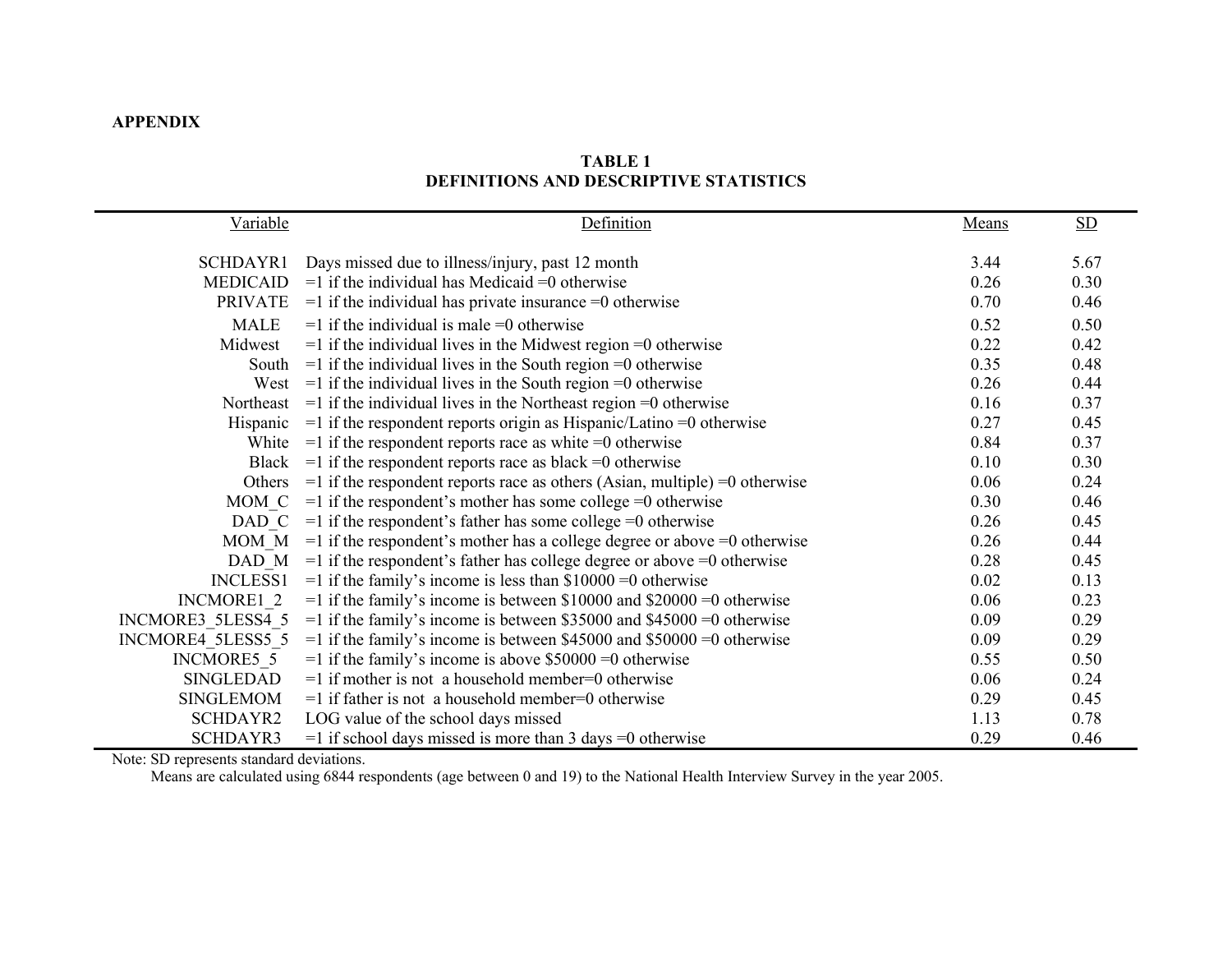| SCHDAYR3          | ME       | $\underline{\mathbf{SE}}$ | P >  Z    |
|-------------------|----------|---------------------------|-----------|
| <b>MEDICAID</b>   | 0.109    | 0.018                     | $0.000**$ |
| <b>PRIVATE</b>    | 0.028    | 0.016                     | 0.077     |
| <b>MALE</b>       | 0.006    | 0.011                     | 0.589     |
| South             | $-0.013$ | 0.015                     | 0.412     |
| West              | $-0.007$ | 0.017                     | 0.682     |
| Northeast         | $-0.013$ | 0.018                     | 0.484     |
| Hispanic          | $-0.088$ | 0.014                     | $0.000**$ |
| White             | 0.088    | 0.025                     | $0.001**$ |
| <b>Black</b>      | $-0.049$ | 0.029                     | 0.103     |
| <b>INCLESS1</b>   | 0.179    | 0.040                     | $0.000**$ |
| INCMORE1 2        | 0.086    | 0.032                     | $0.006**$ |
| INCMORE2LESS3 5   | 0.070    | 0.028                     | $0.011*$  |
| INCMORE3 5LESS4 5 | $-0.040$ | 0.031                     | 0.182     |
| INCMORE4 5LESS5 5 | 0.029    | 0.031                     | 0.352     |
| INCMORE5 5        | 0.040    | 0.026                     | 0.118     |
| <b>SINGLEDAD</b>  | 0.015    | 0.024                     | 0.522     |
| <b>SINGLEMUM</b>  | 0.051    | 0.015                     | $0.000**$ |

**TABLE 2 THE RESULTS OF PROBIT REGRESSION**

Note: SE represents standard error, ME represents mean, and P represents p-value.

SCHDAYR3 is created as a binary variable indicate whether the student is absent or not.

\*\* statistical significance at the 5% level.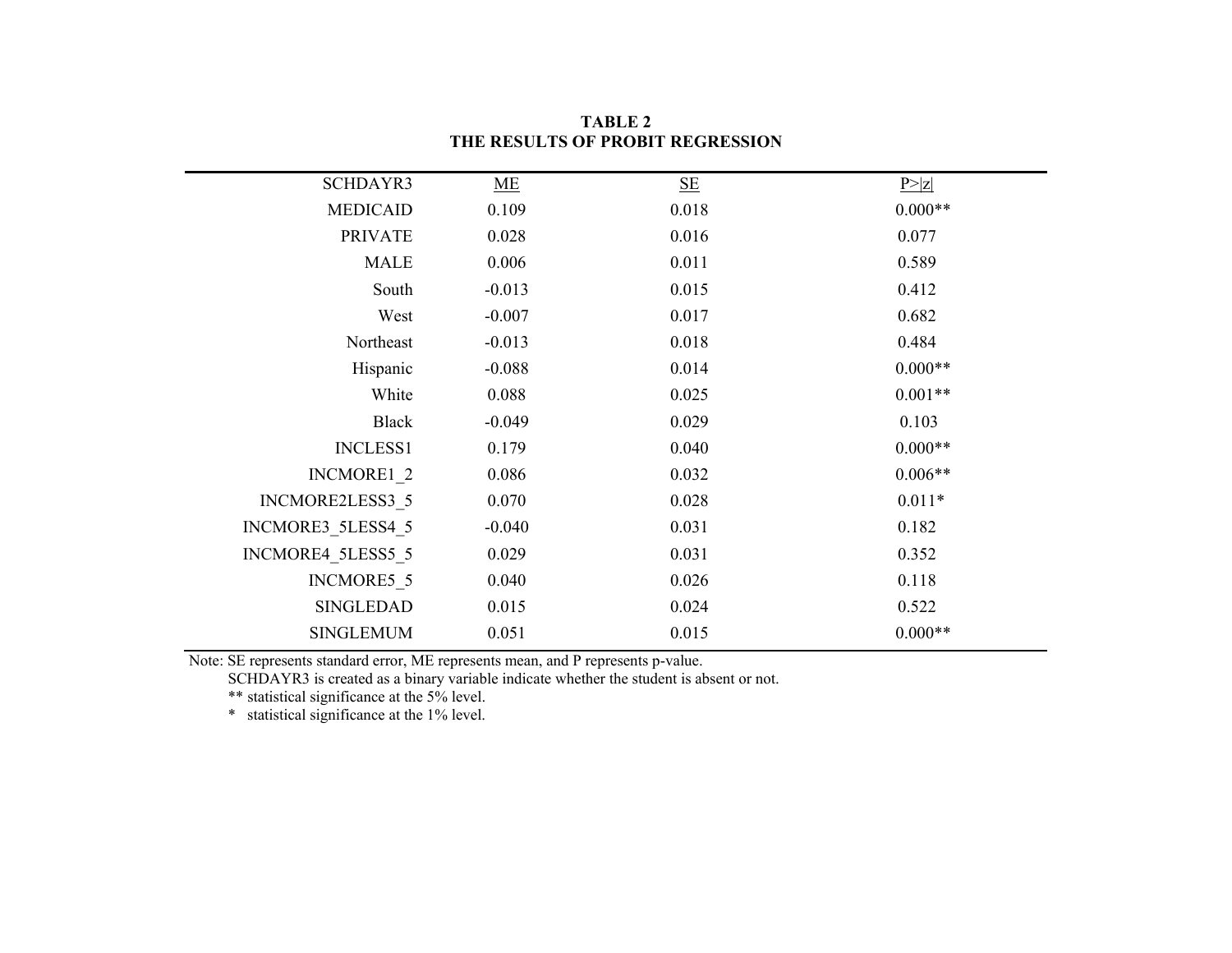| SCHDAYR3          | Coef.    | $\underline{\mathbf{SE}}$ | P >  Z    |
|-------------------|----------|---------------------------|-----------|
| <b>MEDICAID</b>   | 0.784    | 0.067                     | $0.000**$ |
| <b>PRIVATE</b>    | $-0.966$ | 0.096                     | $0.000**$ |
| <b>MALE</b>       | $-0.005$ | 0.029                     | 0.851     |
| South             | $-0.074$ | 0.041                     | 0.071     |
| West              | $-0.038$ | 0.042                     | 0.370     |
| Northeast         | $-0.064$ | 0.046                     | 0.169     |
| Hispanic          | $-0.430$ | 0.038                     | $0.000**$ |
| White             | 0.262    | 0.064                     | $0.000**$ |
| <b>Black</b>      | $-0.212$ | 0.074                     | $0.004**$ |
| <b>INCLESS1</b>   | $-0.170$ | 0.080                     | $0.032*$  |
| INCMORE1 2        | $-0.300$ | 0.058                     | $0.000**$ |
| INCMORE3 5LESS4 5 | 0.165    | 0.058                     | $0.005**$ |
| INCMORE4 5LESS5 5 | 0.268    | 0.063                     | $0.000**$ |
| INCMORE5 5        | 0.473    | 0.048                     | $0.000**$ |
| <b>SINGLEDAD</b>  | $-0.030$ | 0.037                     | 0.416     |
| <b>SINGLEMUM</b>  | 0.071    | 0.053                     | 0.182     |
|                   |          |                           |           |

**TABLE 3 THE RESULTS OF TRIPROBIT REGRESSION**

Note: Coef represents coefficient, SE represents standard error, and P represents p-value.

SCHDAYR3 is created as a binary variable indicate whether the student is absent or not.

\*\* statistical significance at the 5% level.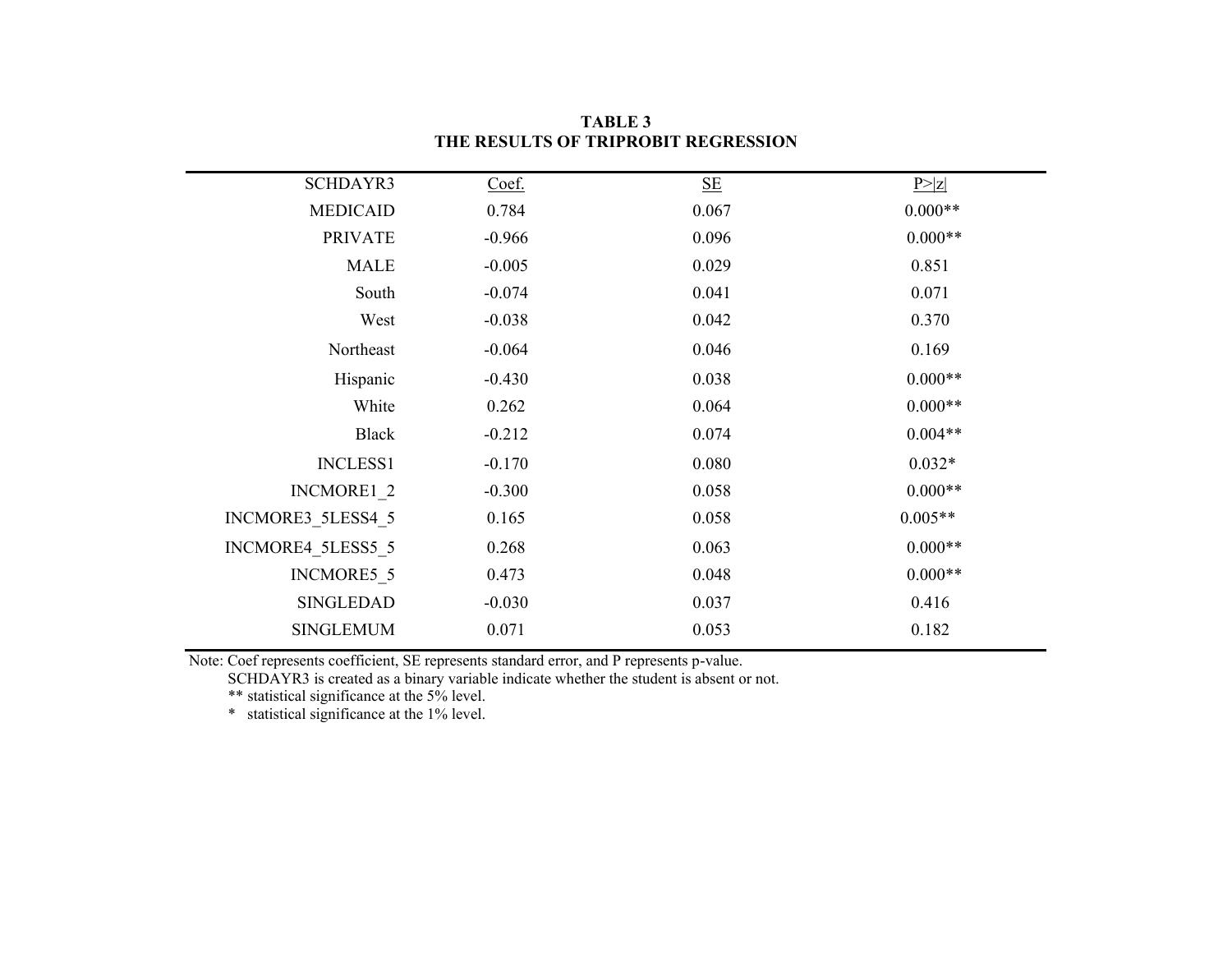| SCHDAYR1                          | Coef.               | $\underline{\mathbf{SE}}$ | P >  Z    |
|-----------------------------------|---------------------|---------------------------|-----------|
| <b>MEDICAID</b>                   | 0.388               | 0.049                     | $0.000**$ |
| <b>PRIVATE</b>                    | 0.072               | 0.042                     | 0.085     |
| <b>MALE</b>                       | $-0.039$            | 0.030                     | 0.193     |
| South                             | $-0.117$            | 0.041                     | $0.004**$ |
| West                              | $-0.028$            | 0.046                     | 0.535     |
| Northeast                         | $-0.000$            | 0.049                     | 0.100     |
| Hispanic                          | $-0.205$            | 0.038                     | $0.000**$ |
| White                             | 0.294               | 0.070                     | $0.000**$ |
| <b>Black</b>                      | $-0.076$            | 0.079                     | 0.337     |
| <b>INCLESS1</b>                   | 0.305               | 0.076                     | $0.000**$ |
| INCMORE1 2                        | 0.165               | 0.057                     | $0.004**$ |
| INCMORE3_5LESS4_5                 | 0.099               | 0.058                     | 0.087     |
| INCMORE4 5LESS5 5                 | 0.036               | 0.060                     | 0.550     |
| INCMORE5 5                        | 0.051               | 0.044                     | 0.250     |
| <b>SINGLEDAD</b>                  | $-0.127$            | 0.037                     | $0.001**$ |
| <b>SINGLEMUM</b>                  | $-0.048$            | 0.057                     | 0.392     |
| Likelihood-ratio test of alpha=0: | chibar2(01)=1.6e+04 | Prob $>=$ chibar2=0.000   |           |

**TABLE 4 THE RESULTS OF NEGATIVE BINOMIAL REGRESSION**

Note: Coef represents coefficient, SE represents standard error, and P represents p-value.

\*\* statistical significance at the 5% level.